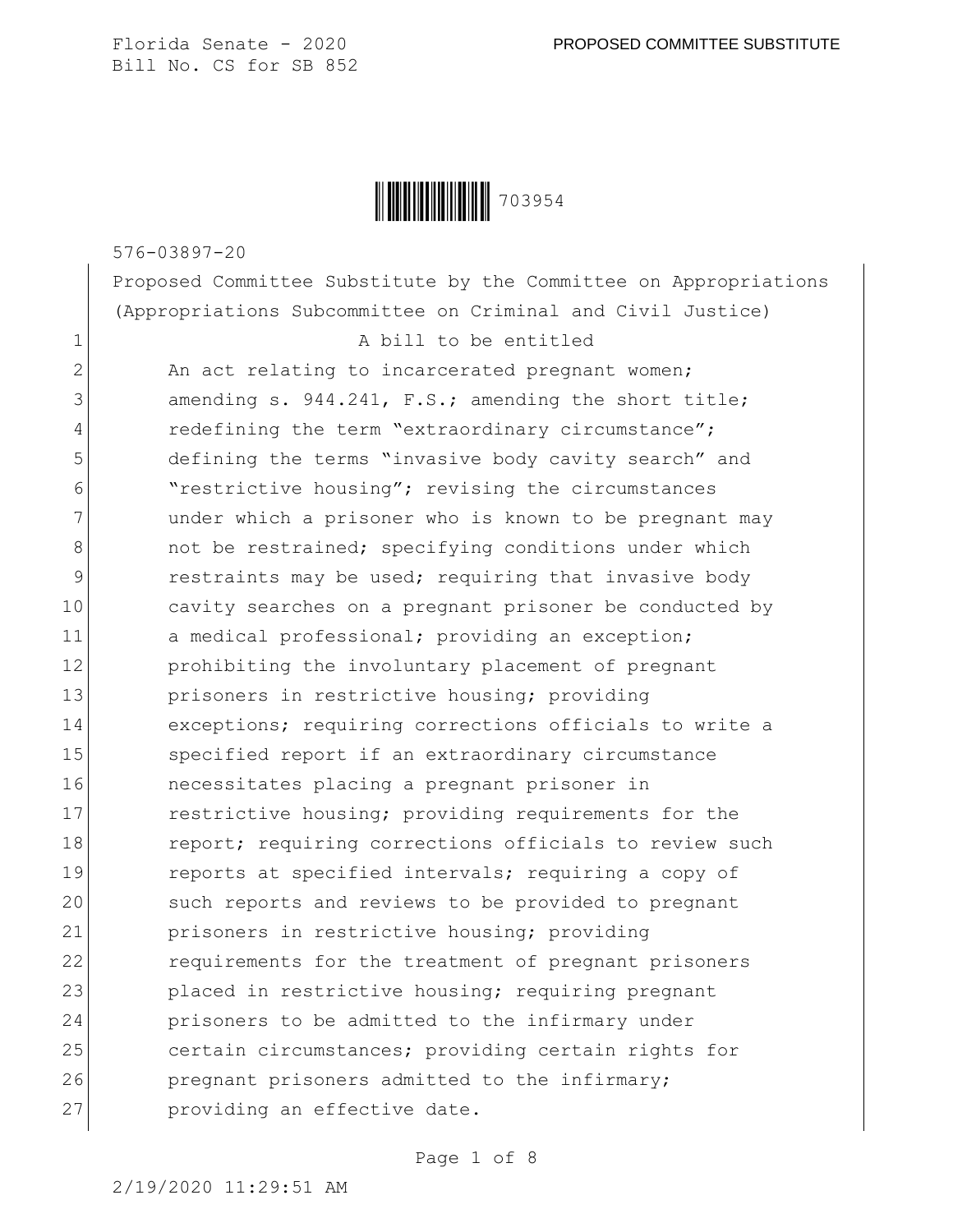Ì703954:Î703954

576-03897-20 28 29 Be It Enacted by the Legislature of the State of Florida: 30 31 Section 1. Section 944.241, Florida Statutes, is amended to 32 read: 33 944.241 Shackling of Incarcerated pregnant women.— 34 (1) SHORT TITLE.—This section may be cited as the "Tammy 35 Jackson Healthy Pregnancies for Incarcerated Women Act." 36 (2) DEFINITIONS.—As used in this section, the term: 37 (a) "Correctional institution" means any facility under the 38 authority of the department or the Department of Juvenile 39 Justice, a county or municipal detention facility, or a 40 detention facility operated by a private entity. 41 (b) "Corrections official" means the official who is 42 responsible for oversight of a correctional institution, or his 43 or her designee. 44 (c) "Department" means the Department of Corrections. 45 (d) "Extraordinary circumstance" means a substantial flight 46 risk or some other extraordinary medical or security 47 circumstance that dictates restraints or restrictive housing be 48 used to ensure the safety and security of the prisoner, the 49 staff of the correctional institution or medical facility, other 50 prisoners, or the public. 51 (e) "Invasive body cavity search" means a search that 52 involves a manual inspection using touch, insertion, or probing 53 of the openings, cavities, and orifices of the human body, 54 including, but not limited to, the genitals, buttocks, anus, or 55 breasts that is not conducted for a medical purpose. 56 (f)<del>(e)</del> "Labor" means the period of time before a birth

Page 2 of 8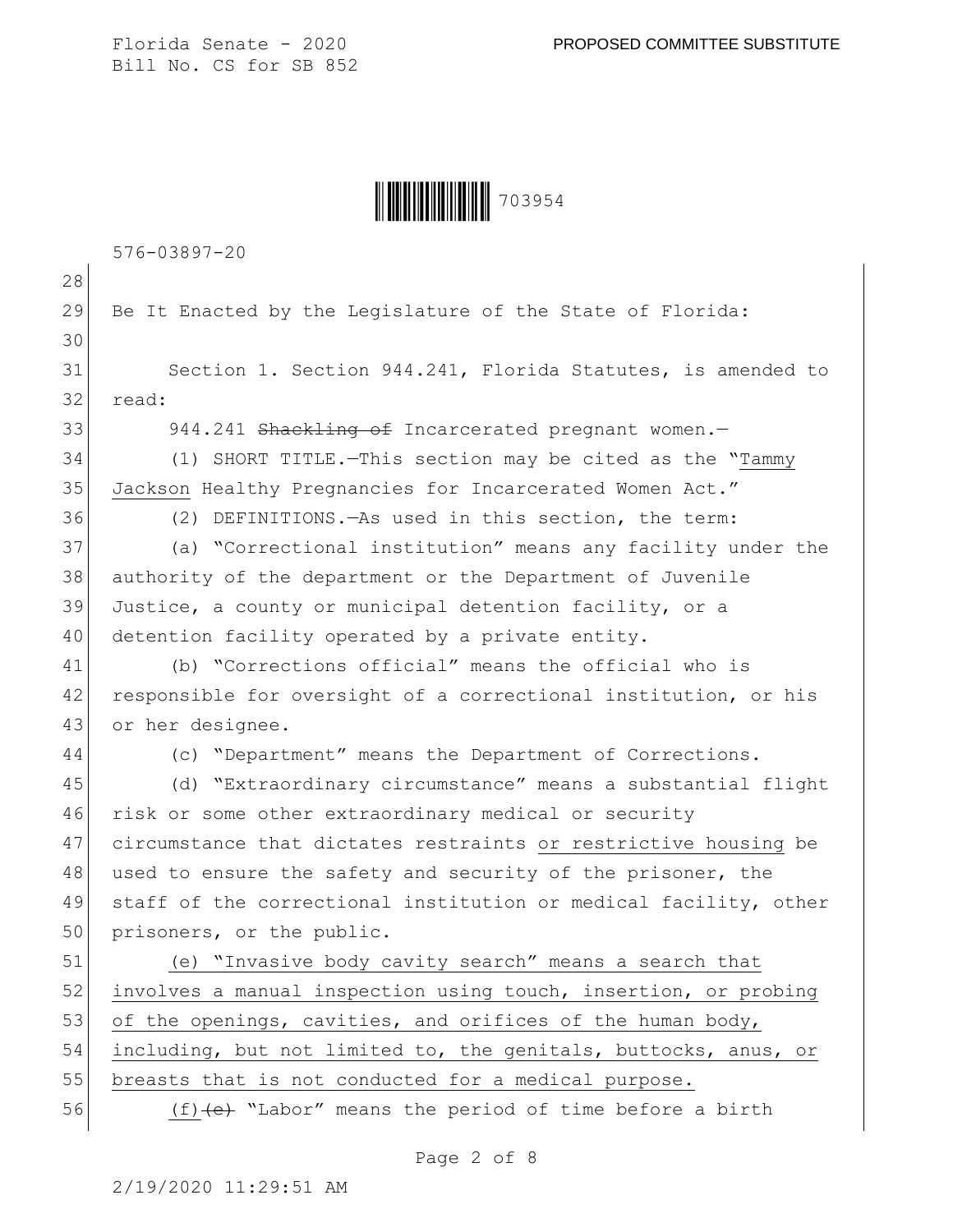

576-03897-20

57 during which contractions are of sufficient frequency, 58 intensity, and duration to bring about effacement and 59 progressive dilation of the cervix.

60 (g) $(f)$  "Postpartum recovery" means, as determined by her 61 physician, the period immediately following delivery, including  $62$  the recovery period when a woman is in the hospital or infirmary 63 following birth, up to 24 hours after delivery unless the 64 physician after consultation with the department or correctional 65 institution recommends a longer period of time.

66 (h) $\left( \frac{q}{q} \right)$  "Prisoner" means any person incarcerated or detained 67 in any correctional institution who is accused of, convicted of, 68 sentenced for, or adjudicated delinquent for a violation of 69 criminal law or the terms and conditions of parole, probation, 70 community control, pretrial release, or a diversionary program. 71 For purposes of this section, the term includes any woman 72 detained under the immigration laws of the United States at any 73 correctional institution.

74 (i) (h) "Restraints" means any physical restraint or 75 mechanical device used to control the movement of a prisoner's 76 body or limbs, including, but not limited to, flex cuffs, soft 77 restraints, hard metal handcuffs, a black box, chubb cuffs, leg 78 irons, belly chains, a security or tether chain, or a convex 79 shield.

80 (j) "Restrictive housing" means the placement of pregnant 81 prisoners separately from the general population of a 82 correctional institution and imposing restrictions on their 83 movement, behavior, and privileges solely based on the condition 84 of being pregnant. The term includes placing the prisoner in 85 | medical isolation or in the infirmary.

Page 3 of 8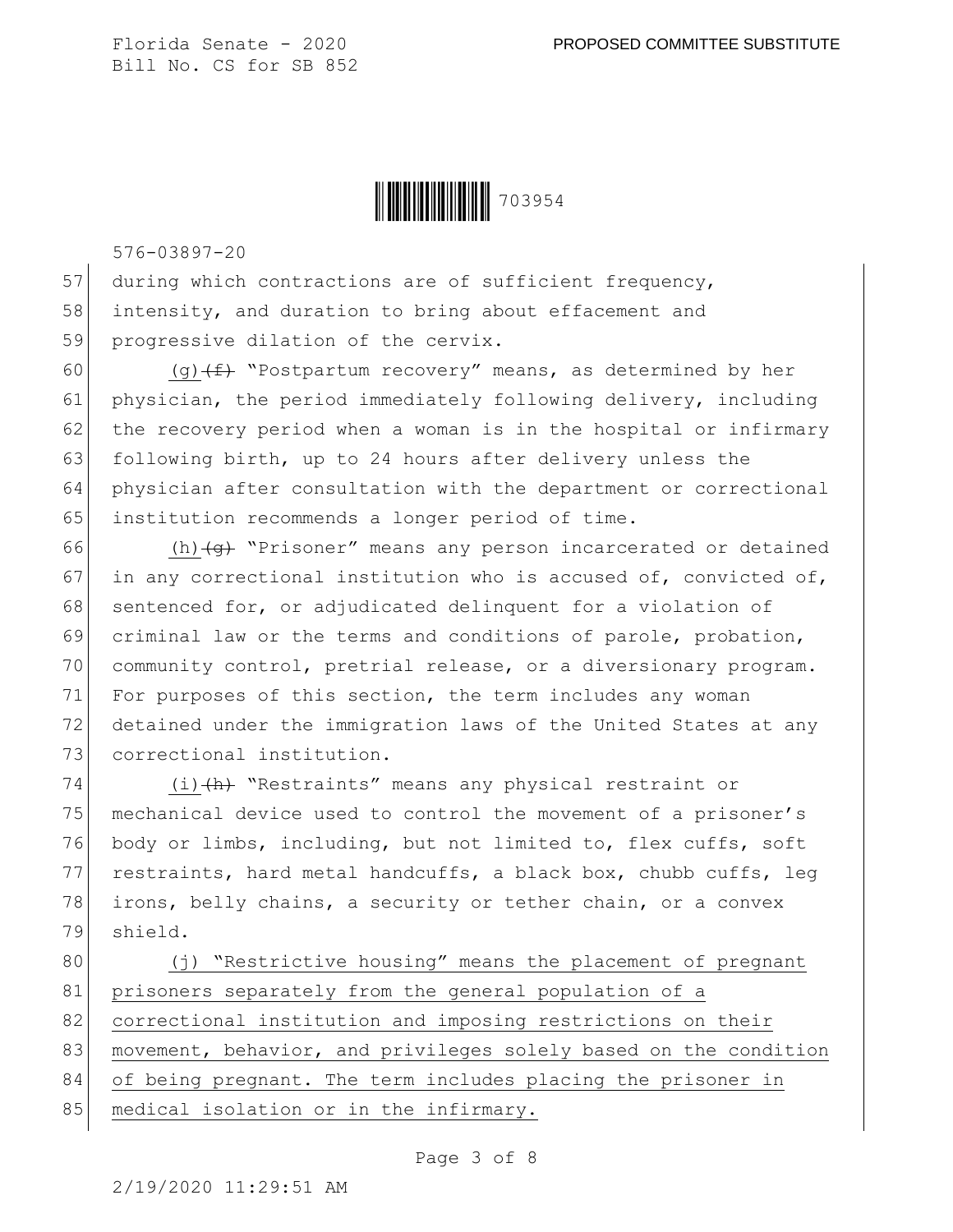## Ì703954:Î703954

576-03897-20

86 (3) RESTRAINT OF PRISONERS.-

87 (a) Except as provided in paragraph (b), restraints may not 88 be used on a prisoner who is known to be pregnant:

89 1. If any doctor, nurse, or other health professional 90 treating the prisoner in labor, in delivery, or in postpartum 91 recovery requests that restraints not be used due to a 92 documentable medical purpose. If the doctor, nurse, or other 93 health professional makes such a request, the correctional 94 officer or other law enforcement officer accompanying the 95 prisoner must immediately remove all restraints.

96 2. During transport, labor, delivery, or and postpartum 97 recovery, unless the corrections official makes an 98 individualized determination that the prisoner presents an 99 extraordinary circumstance., except that:

100 1. The physician may request that restraints not be used 101 for documentable medical purposes. The correctional officer, 102 correctional institution employee, or other officer accompanying 103 the pregnant prisoner may consult with the medical staff; 104 however, If the corrections official officer determines there is 105 an extraordinary public safety risk, the official may officer is 106 authorized to apply restraints as limited by paragraph (b) 107 subparagraph 2.

108 (b) A restraint may be used on a prisoner who is known to 109 be pregnant or in postpartum recovery only if all of the 110 following apply:

111 1. The corrections official makes an individualized 112 determination that the prisoner presents an extraordinary 113 circumstance.

114 2. The restraints used are the least restrictive necessary.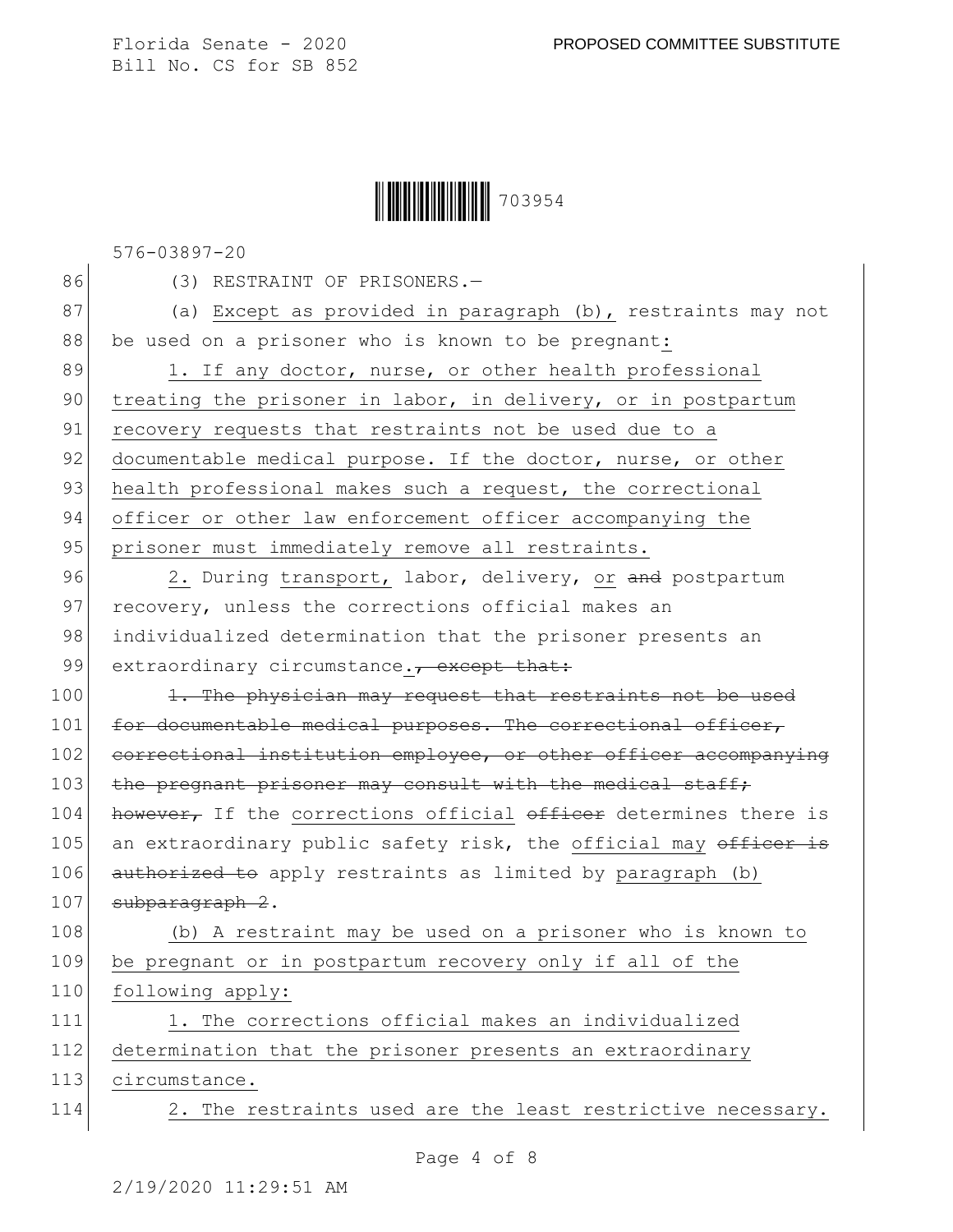Ì703954:Î703954

576-03897-20

115 3. If wrist restraints are used, the restraints are applied 116 in the front of the prisoner so that she may protect herself in 117 the event of a forward fall. 118 4.2. Under no circumstances shall Leq, ankle, or waist 119 restraints are not be used on any pregnant prisoner who is in 120 labor or delivery. 121 (b) If restraints are used on a pregnant prisoner pursuant 122 to paragraph  $(a):$ 123 1. The type of restraint applied and the application of the 124 restraint must be done in the least restrictive manner 125 necessary; and 126  $(c)$  2. The corrections official shall make written findings 127 within 10 days after the use of restraints as to the 128 extraordinary circumstance that dictated the use of the 129 restraints. These findings shall be kept on file by the 130 department or correctional institution for at least 5 years. 131 (d) A pregnant prisoner who is transported by a 132 correctional institution must be transported using a restraint 133 that is the least restrictive necessary. A correctional 134 institution that uses restraints on a pregnant prisoner during 135 transport must comply with the written findings required in 136 paragraph (c). 137 (e) During the third trimester of pregnancy or when 138 requested by the physician treating a pregnant prisoner, unless 139 there are significant documentable security reasons noted by the 140 department or correctional institution to the contrary that 141 would threaten the safety of the prisoner, the unborn child, or 142 the public in general: 143 143 1. Leg, ankle, and waist restraints may not be used; and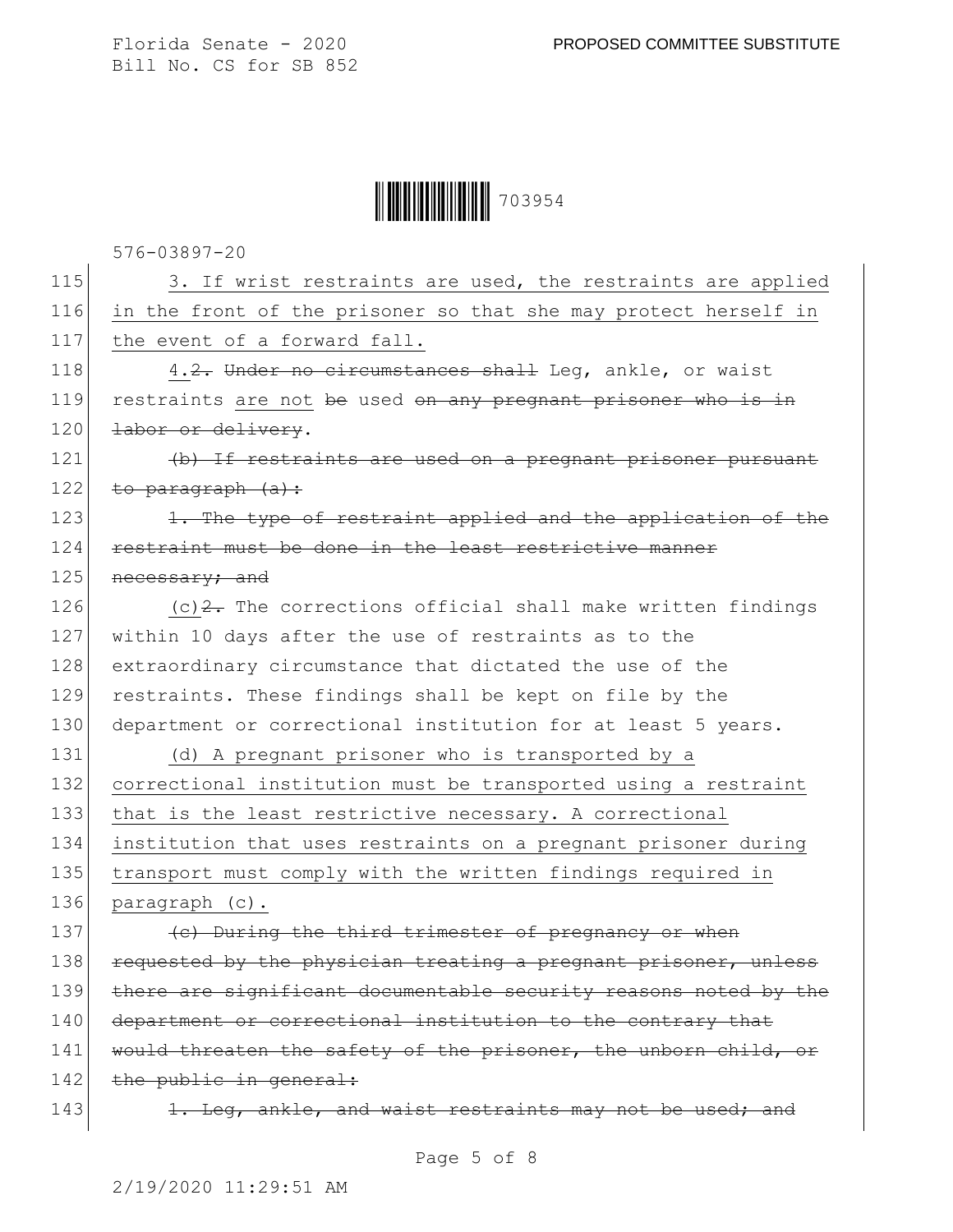Ì703954:Î703954

576-03897-20

144  $\sim$  2. If wrist restraints are used, they must be applied in 145 the front so the pregnant prisoner is able to protect herself in 146 the event of a forward fall. 147 (d) In addition to the specific requirements of paragraphs 148  $(a)$ -(c), any restraint of a prisoner who is known to be pregnant 149 must be done in the least restrictive manner necessary in order 150 to mitigate the possibility of adverse clinical consequences. 151 (4) INVASIVE BODY CAVITY SEARCHES.-152 (a) Except as provided under paragraph (b), an invasive 153 body cavity search of a pregnant prisoner may be conducted only 154 by a medical professional. 155 (b) A correctional officer may conduct an invasive body 156 cavity search of a pregnant prisoner only if the officer has a 157 reasonable belief that the prisoner is concealing contraband. An 158 officer who conducts an invasive body cavity search must submit 159 a written report to the corrections official within 72 hours 160 after the search. The report must: 161 1. Explain the reasons for the search; and 162 2. Identify any contraband recovered in the search. 163 (5) RESTRICTIVE HOUSING. 164 (a) Except as provided in paragraph (b), a pregnant 165 prisoner may not be involuntarily placed in restrictive housing. 166 This subsection does not prohibit a corrections official from 167 placing a pregnant prisoner in restrictive housing for 168 disciplinary violations or to address security risks to the 169 pregnant prisoner, other prisoners, or staff directly related to 170 the pregnant prisoner provided the corrections official complies 171 with the reporting requirements of subparagraph (b)1. 172 (b) A pregnant prisoner may be involuntarily placed in

Page 6 of 8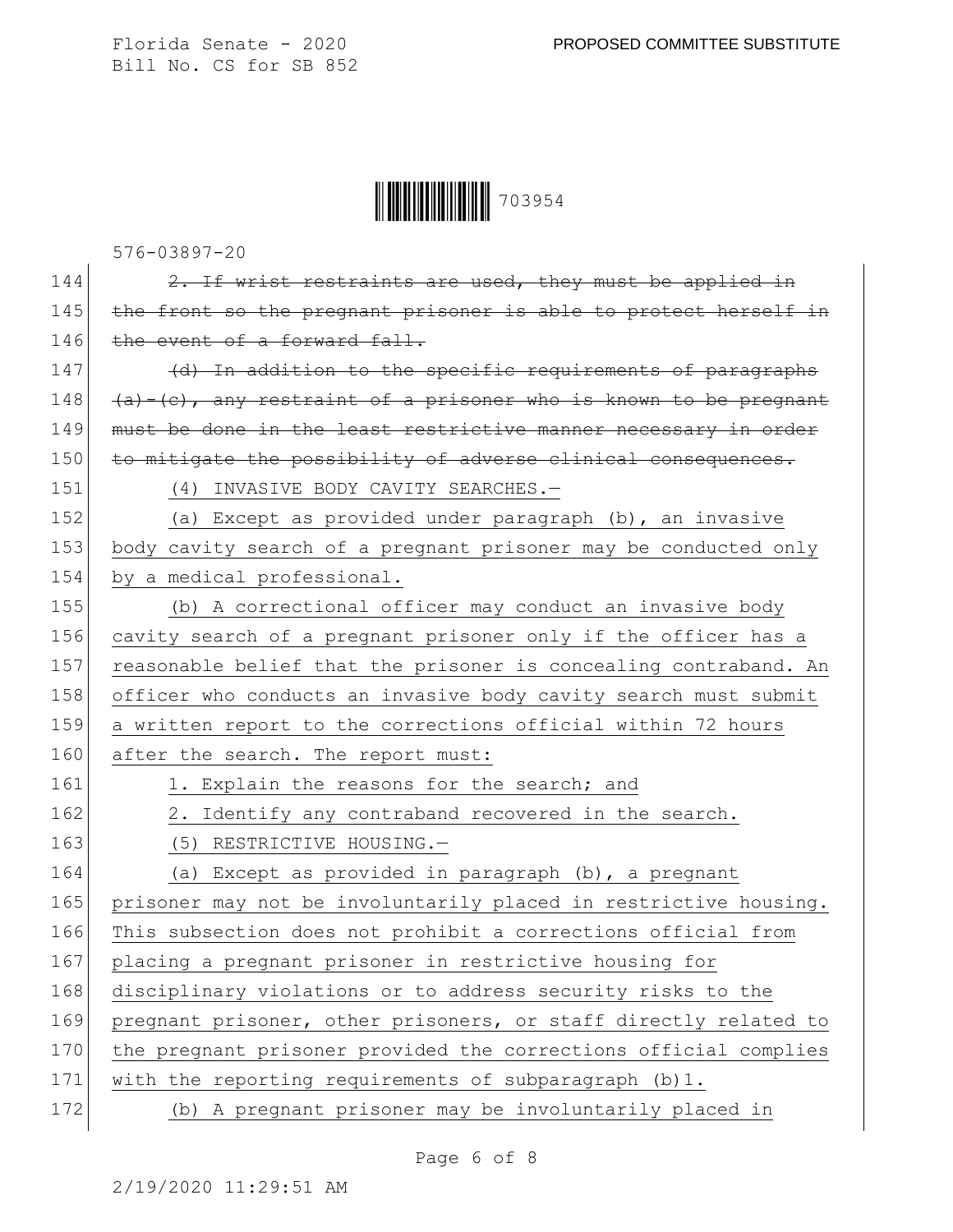## **|| ||| ||| ||| ||| ||| ||| |||** 703954

576-03897-20

| 173 | restrictive housing only if the corrections official of the      |
|-----|------------------------------------------------------------------|
| 174 | correctional institution, in consultation with the medical staff |
| 175 | overseeing prenatal care and medical treatment at the            |
| 176 | correctional institution, determines that an extraordinary       |
| 177 | circumstance exists such that restrictive housing is necessary   |
| 178 | and that there are no less restrictive means available.          |
| 179 | 1. The corrections official shall, before placing a              |
| 180 | prisoner in restrictive housing, write a report that states:     |
| 181 | a. The extraordinary circumstance that is present; and           |
| 182 | b. The reason less restrictive means are not available.          |
| 183 | 2. The corrections official shall review the report at           |
| 184 | least every 24 hours to confirm that the extraordinary           |
| 185 | circumstance cited in the report still exists. A copy of the     |
| 186 | report and each review must be provided to the pregnant          |
| 187 | prisoner.                                                        |
| 188 | (c) A pregnant prisoner who is placed in restrictive             |
| 189 | housing under this section shall be:                             |
| 190 | 1. Seen at least every 24 hours by the medical staff             |
| 191 | overseeing prenatal care and medical treatment in the facility;  |
| 192 | 2. Housed in the least restrictive setting consistent with       |
| 193 | the health and safety of the pregnant prisoner; and              |
| 194 | 3. Given an intensive treatment plan developed and approved      |
| 195 | by the medical staff overseeing prenatal care and medical        |
| 196 | treatment at the facility.                                       |
| 197 | (d) If a pregnant prisoner needs infirmary care, an              |
| 198 | authorized medical staff must provide an order for the pregnant  |
| 199 | prisoner to be admitted to the infirmary. If the pregnant        |
| 200 | prisoner has passed her due date, she must be admitted to the    |
| 201 | infirmary until labor begins or until other housing arrangements |

Page 7 of 8